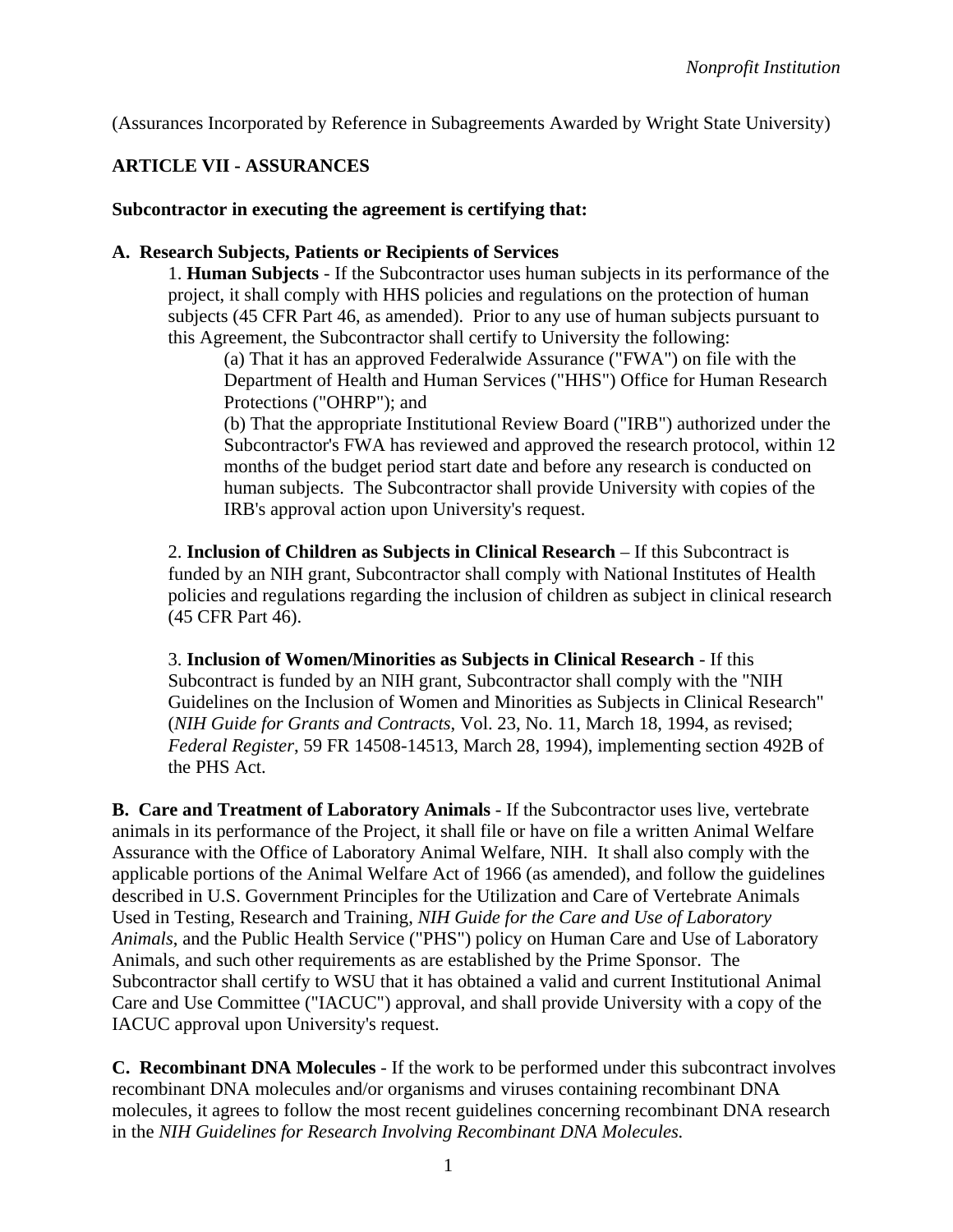**D. Lobbying** - It shall comply with all policies and procedures as issued by the Prime Sponsor under Section 319 of Public Law 101-121, 31 U.S.C. 1352, and 45 CFR Part 93. Further it warrants it neither has used nor will use any appropriated federal funds to lobby for or otherwise influence the awarding or amending of this agreement, and that it will disclose the use of any non-federal funds used for these purposes on the appropriate federal form. The substance of this clause shall be incorporated in all subcontracts under this agreement at any tier.

**E. Nondiscrimination** - It will comply with applicable provisions of Title VI of the Civil Rights Act of 1964, as amended; Executive Orders 11246 and 11375; the Age Discrimination Act of 1975, as amended; Title IX of the Education Amendments of 1972, as amended; and Section 504 of the Rehabilitation Act of 1973, as amended. The Subcontractor shall file an Assurance of Compliance, Form HHS-690, with the Office of Civil Rights of HHS, and furnish University with copies of its assurances of compliance with the above upon request.

**F. Debarred or Suspended Parties** - Neither it nor any of its employees or principals: 1. Is presently debarred, suspended, proposed for debarment, declared ineligible, or voluntarily excluded from participation in this Agreement by any federal governmental department or agency.

2. Has not, within the three-(3) year period preceding the application, been convicted of, or had a civil judgment rendered against it, for commission of fraud or a criminal offense in connection with obtaining, attempting to obtain, or performing a public (Federal, State, or local) transaction or contract under a public transaction; for violation of a Federal or State antitrust statute; for commission of embezzlement, theft, forgery, bribery, falsification or destruction of records; or for making false statements or receiving stolen property;

3. Is not currently indicted or otherwise criminally or civilly charged by a governmental entity (Federal, State or local) with commission of any of the offenses enumerated above; and

4. Has not, within a three-(3) year period preceding the application, had any public transaction (Federal, State or local) terminated for cause of default.

If, during the term of this Agreement, the Subcontractor or any of its employees or principals become debarred, suspended, proposed for debarment, declared ineligible, voluntarily excluded from participation by any federal governmental department or agency, or is under investigation for any of the activities listed in  $F(2)$ , above, the Subcontractor shall promptly notify University of such fact in writing.

**G. Clean Air Act** - It will comply with all applicable standards, orders, or regulations issued pursuant to the Clean Air Act and the Federal Water Pollution Control Act. (applicable to agreements in excess of \$100,000)

**H. Drug-Free Workplace** - It will comply with the Drug-Free Workplace Act of 1988.

**I. Audit Reports** - It will submit one of the following within ninety (90) days after signature of this agreement:

• A copy of its latest A-133 audit or,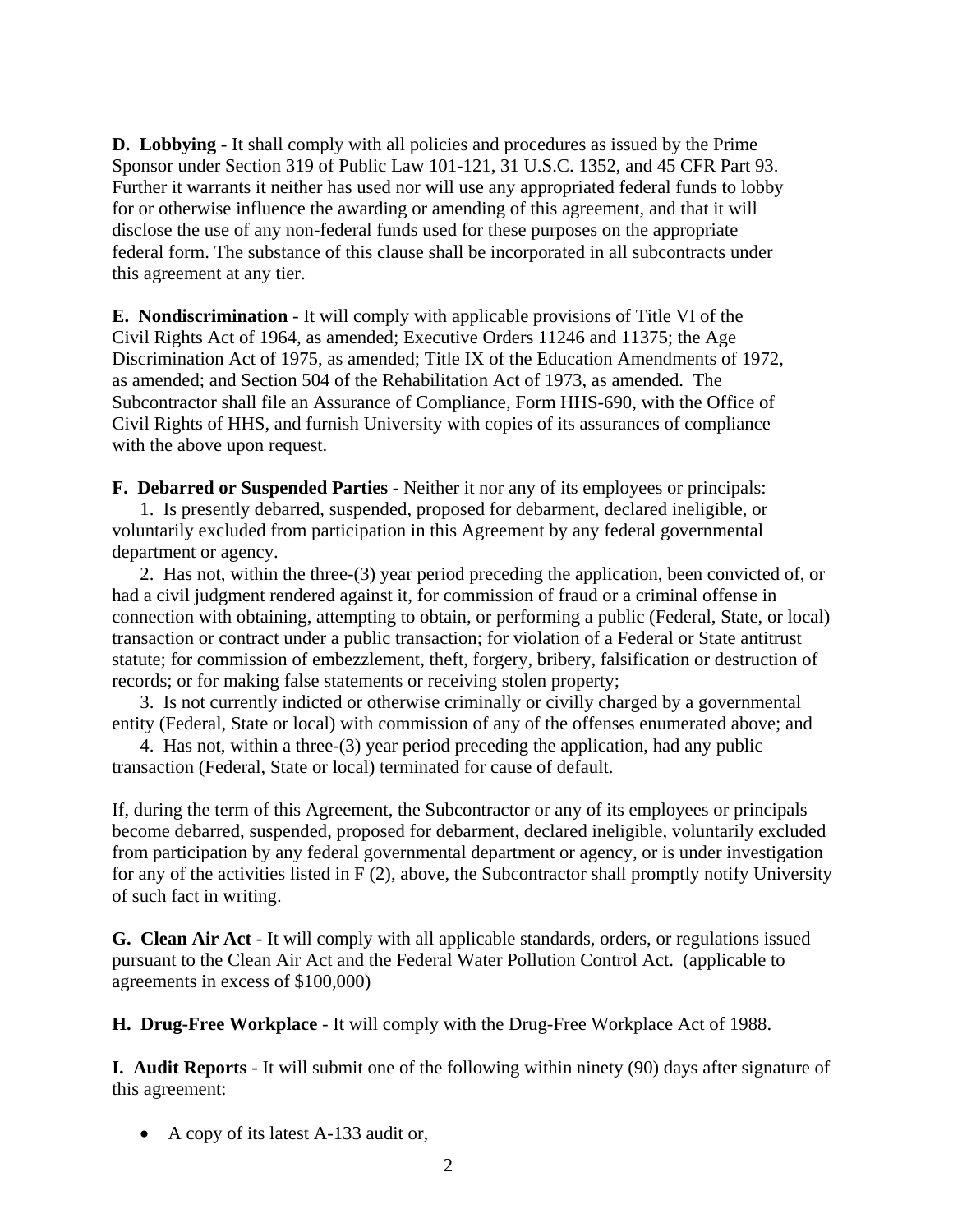A letter signed by an authorized official of Subcontractor stating that its latest A-133 audit disclosed no material weaknesses.

**J. Financial Conflict of Interest** - It shall comply with the requirements of 42 CFR Part 50, subpart F regarding financial conflicts of interest in research. Subcontractor further warrants that:

1. It has, in effect, a written and enforced administrative process to identify, manage, reduce, or eliminate conflicting financial interests with respect to research projects; 2. It will inform University of the existence of any conflicting financial interests covered by 42 CFR 50.605 prior to the expenditure of any federal funds;

3. It will continue to make similar reports on subsequently identified conflicts; and 4. It will make additional information available to the University, upon request, as to how identified conflicting interests have been handled in accordance with the regulations.

**K. Research Misconduct** - It has established administrative policies as required by 42 CFR Part 50, Subpart A, and that it will comply with those policies and the requirements as published at 54 FR 32446 regarding Procedures for Dealing with and Reporting Possible Misconduct in Science.

**L. Salary Limitations** - If this Subcontract is funded by a DHHS grant, Subcontractor will comply with applicable salary limitations. None of the funds awarded under this agreement shall be used to pay the annual salary of an individual at a rate in excess of the Executive Level I of the Federal Executive Pay scale **(NIH and SAMHSA)**, excluding benefits. This limitation applies to subcontracts at any tier under this agreement.

**M. Acknowledgment of Federal Funding, Freedom of Information Act, and Privacy Act** - It will comply with the applicable provisions of the Freedom of Information Act, the Privacy Act of 1974, and, if this Subcontract is funded by an NIH grant, the most recent NIH guidelines concerning the acknowledgment of federal funding and availability of information.

**N. Human Pluripotent Stem Cell Research** - If the work to be performed under this subcontract involves human pluripotent stem cell research, it agrees to follow the most recent guidelines from NIH concerning this type of research and the informed consent requirements of section 498A of the PHS Act.

**O. Investigational New Drug Applications/Investigational Device Exceptions** - If the work to be performed under this subcontract involves clinical research involving investigational new drugs (IND), drugs approved for a different indication, or experimental combinations of drugs, it must meet the Food and Drug Administration's (FDA) IND regulations (21 CFR 50 and 312), FDA's human subjects protection requirements, and the HHS human subjects' requirements.

**P. Restrictions on Controlled Substances and Sterile Needles** - If this Subcontract is funded by an NIH grant, Subcontractor will follow the NIH guidelines for the ethical and safe conduct in science and organizational operations in the following areas:

 Limitation of use of funds for promotion or legalization of controlled substances (Section 202 of the Controlled Substance Act, 21 U.S.C. 812).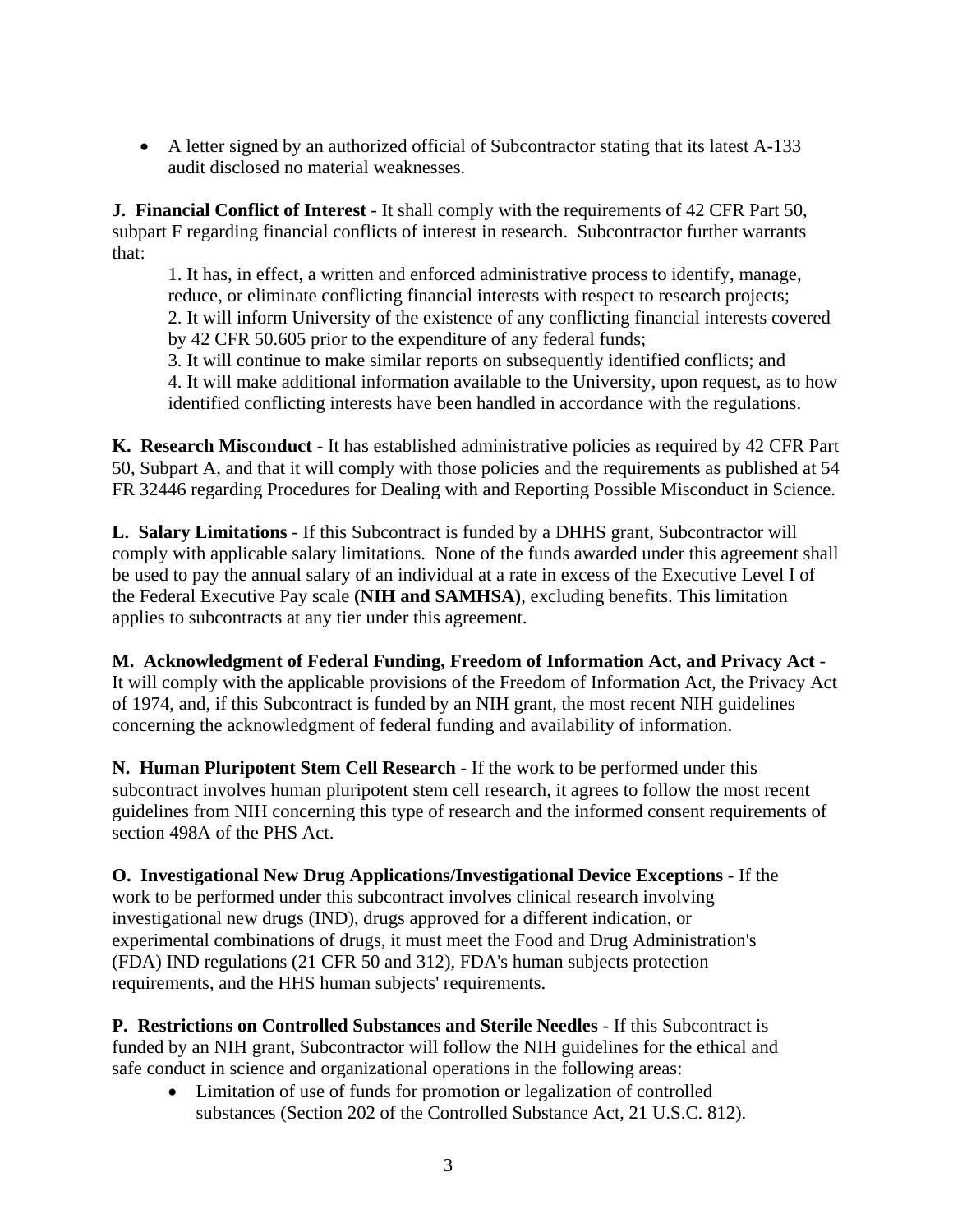• Restriction on distribution of sterile needles unless approved by the Secretary of HHS.

**Q. Metric System** - It will comply with Executive Order 12770, Metric Usage in Federal Government Programs.

**R. Military Recruiting and ROTC Program Access to Institutions of Higher Education** - It will comply with section 588 of the National Defense Authorization Act of 1995, as implemented in 32 CFR Parts 23 and 216, that precludes grant awards to schools that the Department of Defense (DoD) determines have an anti-ROTC (Reserve Officer Training Corps) policy or practice.

**S. Nondelinquency on Federal Debt** - It is not delinquent on the repayment of any federal debt and is otherwise in compliance with the applicable provisions of the Federal Debt Collection Procedure Act, 28 U.S.C. 3201 (e).

**T. Protection of Research Subjects Identity** - If this Subcontract is funded by an NIH grant, Subcontractor will comply with Section 301(d) of the PHS Act and 42 CFR 2a regarding the protection of research subjects' identities.

**U. Research on Transplantation of Fetal Tissue** - If this Subcontract is funded by an NIH grant, Subcontractor the work to be performed under this subcontract involves research on transplantation of fetal tissue, it will make available the statements and consents required by subsections 498A (b)(2) and (c) of the PHS Act or will ensure HHS access to those records if maintained by an entity other than the subcontractor.

**V. Pro-Children Act** - If the work to be performed under this subcontract will be done in facilities where federally funded children's services are provided, it will comply with Public Law 103-227, Title X, Part C--Environmental Tobacco Smoke, also known as the Pro-Children Act of 1994.

**W. Program Fraud Civil Remedies and False Claim Acts** - It shall comply with the Program Fraud Civil Remedies Act of 1986, 31 U.S.C. 3801, 45 CFR Part 79, and the False Claims Act, 31 U.S.C. 3729, 45 CFR Parts 74 and 92.

**X. Health and Safety Guidelines -** If this Subcontract is funded by an NIH grant, Subcontractor will comply with the regulations in 29 CFR 1910.1030, *Bloodborne Pathogens*; 29 CFR 1910.1450*, Occupational Exposure to Hazardous Chemicals in Laboratories*; 42 CFR Part 72*, Interstate Shipment of Etiological Agents*; and all Federal, State, and local health and safety standards as applicable for establishing and implementing necessary measures to minimize its employees' risk of injury or illness in activities related to NIH grants.

**Y. Controlled Substances** - If the work to be performed under this subcontract involves the use of controlled substances, it will ensure that the requirements of the Drug Enforcement Administration (DEA), including registration, inspection, and certification, as applicable, are met. Further information is available from the National Institute on Drug Abuse at (301) 443-6300.